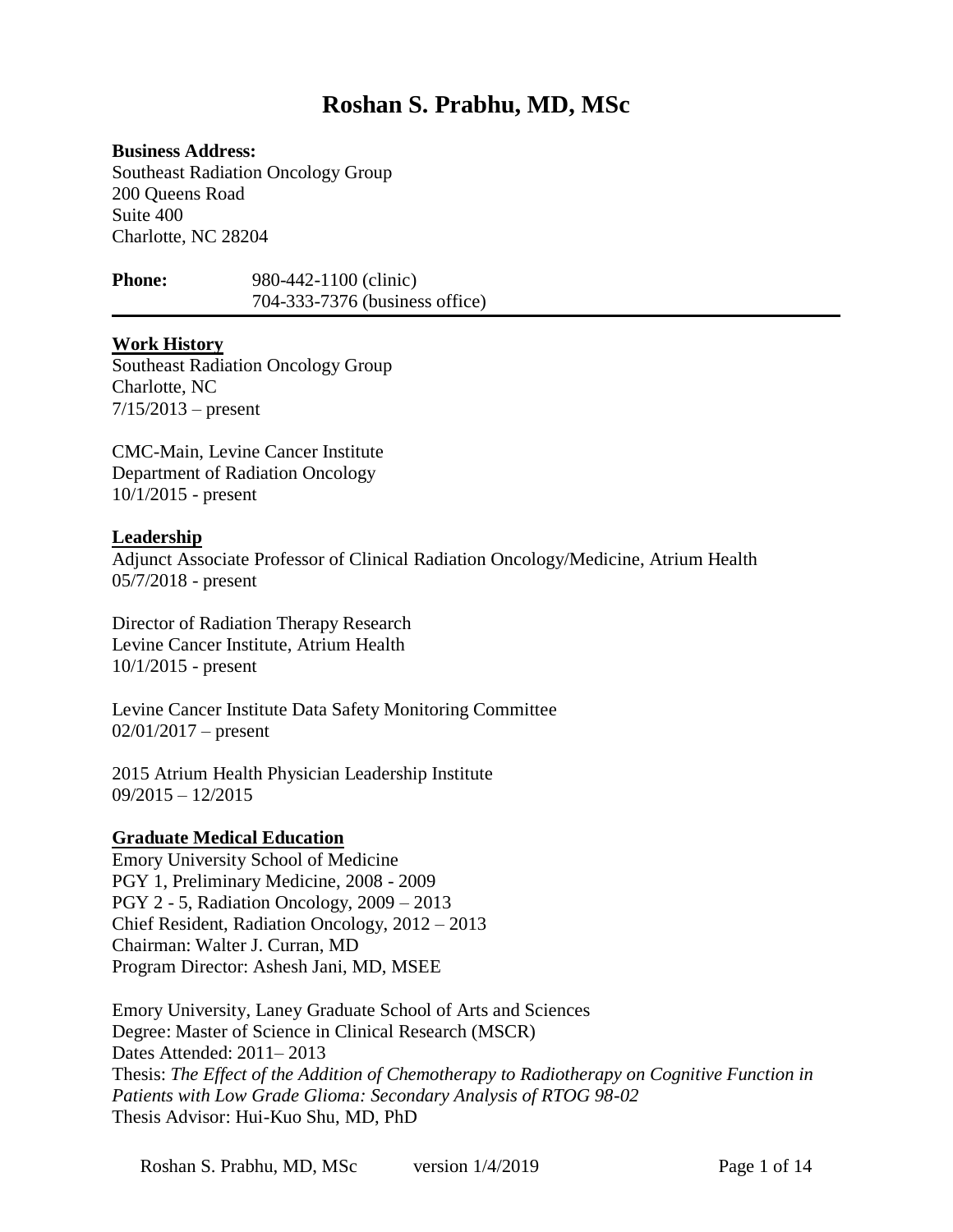# **Medical Education**

University of Florida College of Medicine Degree: MD Dates Attended: 2004 - 2008

### **Undergraduate Education**

University of Florida College of Liberal Arts & Sciences Junior Honors Medical Program Degree: BS Interdisciplinary Studies in Biomedical Sciences, 2005

#### **Medical Licensure**

| North Carolina | #2013-00525 | Issued $4/2/2013$  | Active   |
|----------------|-------------|--------------------|----------|
| South Carolina | #35477      | Issued $4/26/2013$ | Active   |
| Georgia        | #69615      | Issued $4/5/2013$  | Inactive |

#### **Board Certification**

| American Board of Radiology | 5/30/2014 | Board certified |
|-----------------------------|-----------|-----------------|
|-----------------------------|-----------|-----------------|

# **Professional Society Memberships**

| <b>American Medical Association</b>                | $2004$ – present |
|----------------------------------------------------|------------------|
| American Society of Therapeutic Radiation Oncology | $2008$ – present |
| American Society of Clinical Oncology              | $2009$ – present |
| <b>American Brachytherapy Society</b>              | $2011$ – present |

## **Honors and Awards**

## **Post-Residency**

- 2018 Charlotte Magazine Top Doctors, Radiation Oncology
- Best of ASTRO abstract selection (2018): *Preoperative Radiosurgery For Resected Brain Metastases: Updated Analysis of Efficacy and Toxicity Of A Novel Treatment Paradigm*
- 2017 University of Florida College of Medicine Outstanding Young Alumni Award
- Physician of the Quarter Award, Carolinas Healthcare System, Levine Cancer Institute, 2016
- Best of ASTRO abstract selection (2015): *Phase 2 Trial of Preoperative Radiation with Concurrent Capecitabine, Oxaliplatin, and Bevacizumab Followed by Surgery and Postoperative 5-FU, Leucovorin, Oxaliplatin (FOLFOX), and Bevacizumab in Patients with Locally Advanced Rectal Cancer: ECOG 3204*
- Best of ASTRO abstract selection (2015): *Comparing Preoperative Stereotactic Radiosurgery (SRS) to Postoperative SRS for Resectable Brain Metastases*
- Carolinas Healthcare System Physician Leadership Institute, 2015

## **Residency**

- RSNA Roentgen Resident/Fellow Research Award, 2013
- Chief Resident,  $2012 2013$
- 1<sup>st</sup> place, 2012 Resident Research Day
- RTOG Resident/Fellow Travel Award, Spring 2012
- ACR Annual Meeting and Chapter Leadership Conference (AMCLC) Radiation Oncology Delegate, 2012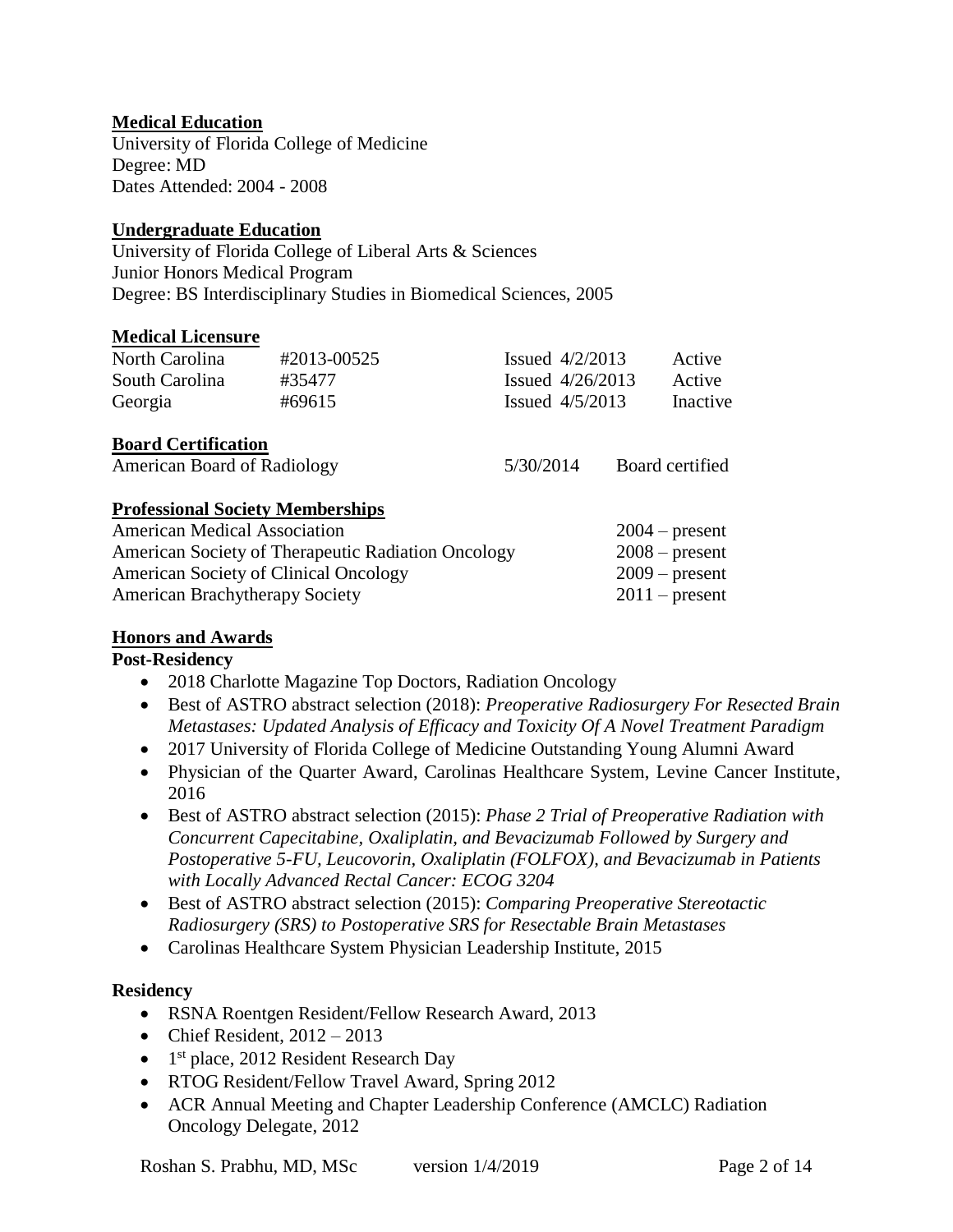- RTOG Brain Tumor Committee New Investigator, 2012
- NIH/Atlanta Clinical and Translational Science Institute (ACTSI) Tuition Scholarship for MSCR program, May 2011
- RTOG/ACR Radiation Oncology Resident Training Fellowship Award Recipient, March 2011

### **Medical School**

- Graduation with Honors in Research
- Graduation with Honors for Academic Excellence
- Election into Alpha Omega Alpha in Junior year, April 2007
- 2006 Medical Guild Scholarship Award for Academic Excellence and Professionalism
- 2006 Academic Perfection Award (4.0 cumulative GPA), May 2006
- 2005 Dept. of Psychiatry Neuroscience Award (highest neuroscience academic achievement)
- 2005 Academic Perfection Award (4.0 cumulative GPA), May 2005

## **Funding**

1. NIH/Atlanta Clinical and Translational Science Institute (ACTSI) - Tuition Scholarship  $08/2011 - 05/2013$ 

Thesis: "The Effect of the Addition of Chemotherapy to Radiotherapy on Cognitive Function in Patients with Low Grade Glioma: Secondary Analysis of RTOG 98-02" Funding: \$38,000 year 1, \$3100 year 2

2. Kennedy Investigator-Initiated Trial Seed Grant

NSP2244, 12/2010 – 11/2012 Trial: Phase I Study of Whole Brain Radiation Therapy with Simultaneous Boost to Gross Metastatic Tumor Volume Using Volumetric Modulated Arc Therapy (Clinicaltrials.gov identifier: NCT01218542) Funding: \$50,000 over two years Role: PI

#### **Academic Service**

- 1. Associate Editor, *Neurosurgery*, 2016 present
- 2. Associate Editor, *Operative Neurosurgery*, 2017 present
- 3. Ad Hoc Reviewer, *International Journal of Radiation Oncology, Biology, and Physics*
- 4. Ad Hoc Reviewer, *Head & Neck*
- 5. Ad Hoc Reviewer, *Cancer*
- 6. Ad Hoc Reviewer, *Journal of Neuro-Oncology*
- 7. Ad Hoc Reviewer, *Annals of Surgical Oncology*

#### **Publications (Peer Reviewed)**

1. Gaspar LE, **Prabhu RS**, Hdeib A, McCracken DJ, Lasker GF, McDermott MW, Kalkanis SN Olson JJ. Congress of neurological surgeons systematic review and evidence-based guidelines on the role of whole brain radiation therapy in adults with newly diagnosed metastatic brain tumors. *Neurosurgery.* 2019 Jan 9. doi: 10.1093/neuros/nyy541. [Epub ahead of print]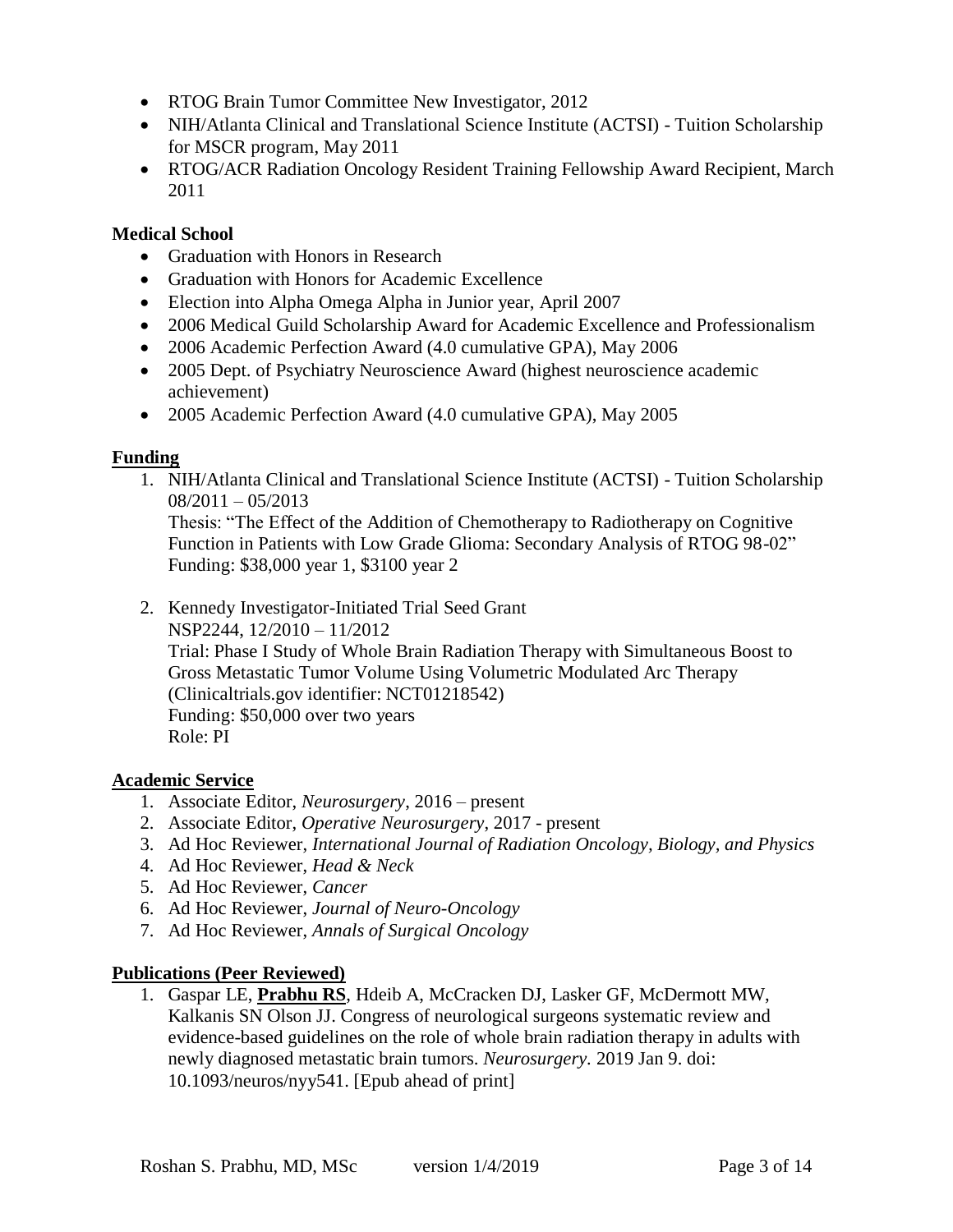- 2. Ryken TC, Kuo JS, **Prabhu RS**, Sherman JH, Kalkanis SN Olson JJ. Congress of neurological surgeons systematic review and evidence-based guidelines on the role of steroids in the treatment of adults with metastatic brain tumors. *Neurosurgery*. 2019 Jan 9. doi: 10.1093/neuros/nyy546. [Epub ahead of print]
- 3. **Prabhu RS**, Miller KR, Asher AL, Heinzerling JH, Moeller BJ, Lankford SP, McCammon RJ, Fasola CE, Patel KR, Press RH, Sumrall AL, Ward MC, Burri SH. Preoperative Stereotactic Radiosurgery For Resected Brain Metastases: Updated Analysis of Efficacy and Toxicity Of A Novel Treatment Paradigm. *Journal of Neurosurgery*. 2018 Dec 14:1-8. doi: 10.3171/2018.7.JNS181293. [Epub ahead of print]
- 4. Press RH, Zhang C, Chowdhary M, **Prabhu RS**, Ferris MJ, Xu K, Olson JJ, Eaton BR, Shu HKG, Curran WJ, Crocker IR, Patel KR. Hemorrhagic and cystic brain metastases are associated with an increased risk of leptomeningeal dissemination after surgical resection and adjuvant stereotactic radiosurgery. *Neurosurgery*. 2018 Oct 17. doi: 10.1093/neuros/nyy436. [Epub ahead of print]
- 5. **Prabhu RS**, Patel KR, Press RH, Soltys SG, Brown PD, Mehta MP, Asher AL Burri SH. Preoperative vs postoperative radiosurgery for resected brain metastases: A review. *Neurosurgery* 2019;84:19-29.
- 6. **Prabhu RS**, Press RH, Boselli DM, Miller KR, Lankford SP, McCammon RJ, Moeller BJ, Heinzerling JH, Fasola CE, Patel KR, Asher AL, Sumrall AL, Curran WJ, Shu HKG, Burri SH. External Validity of Two Nomograms for Predicting Distant Brain Failure After Radiosurgery for Brain Metastases in a Bi-institutional Independent Patient Cohort. *Journal of Neuro-Oncology*. December 7, 2017 [Epub ahead of print].
- 7. **Prabhu RS**, Press RH, Patel KR, Boselli DM, Symanowski JT, Lankford SP, McCammon RJ, Moeller BJ, Heinzerling JH, Fasola CE, Asher AL, Sumrall AL, Buchwald ZS, Curran WJ, Jr., Shu HG, Crocker I Burri SH. Single-fraction stereotactic radiosurgery (srs) alone versus surgical resection and srs for large brain metastases: A multi-institutional analysis. *International journal of radiation oncology, biology, physics* 2017;99:459-467.
- 8. Press RH, Boselli DM, Symanowski JT, Lankford SP, McCammon RJ, Moeller BJ, Heinzerling JH, Fasola CE, Burri SH, Patel KR, Asher AL, Sumrall AL, Curran WJ, Jr., Shu HG, Crocker IR, **Prabhu RS**. External validity of a risk stratification score predicting early distant brain failure and salvage whole brain radiation therapy after stereotactic radiosurgery for brain metastases. *International journal of radiation oncology, biology, physics* 2017;98:632-638.
- 9. Lorimer PD, Motz BM, Kirks RC, Boselli DM, Walsh KK, **Prabhu RS**, Hill JS, Salo JC. Pathologic complete response rates after neoadjuvant treatment in rectal cancer: An analysis of the national cancer database. *Ann Surg Oncol* 2017;24:2095-2103.
- 10. Patel KR, **Prabhu RS**, Switchenko JM, Chowdhary M, Craven C, Mendoza P, Danish H, Grossniklaus HE, Aaberg TM, Sr., Aaberg T, Jr., Reddy S, Butker E, Bergstrom C Crocker IR. Visual acuity, oncologic, and toxicity outcomes with 103pd vs. 125i plaque treatment for choroidal melanoma. *Brachytherapy* 2017;16:646-653.

Roshan S. Prabhu, MD, MSc version 1/4/2019 Page 4 of 14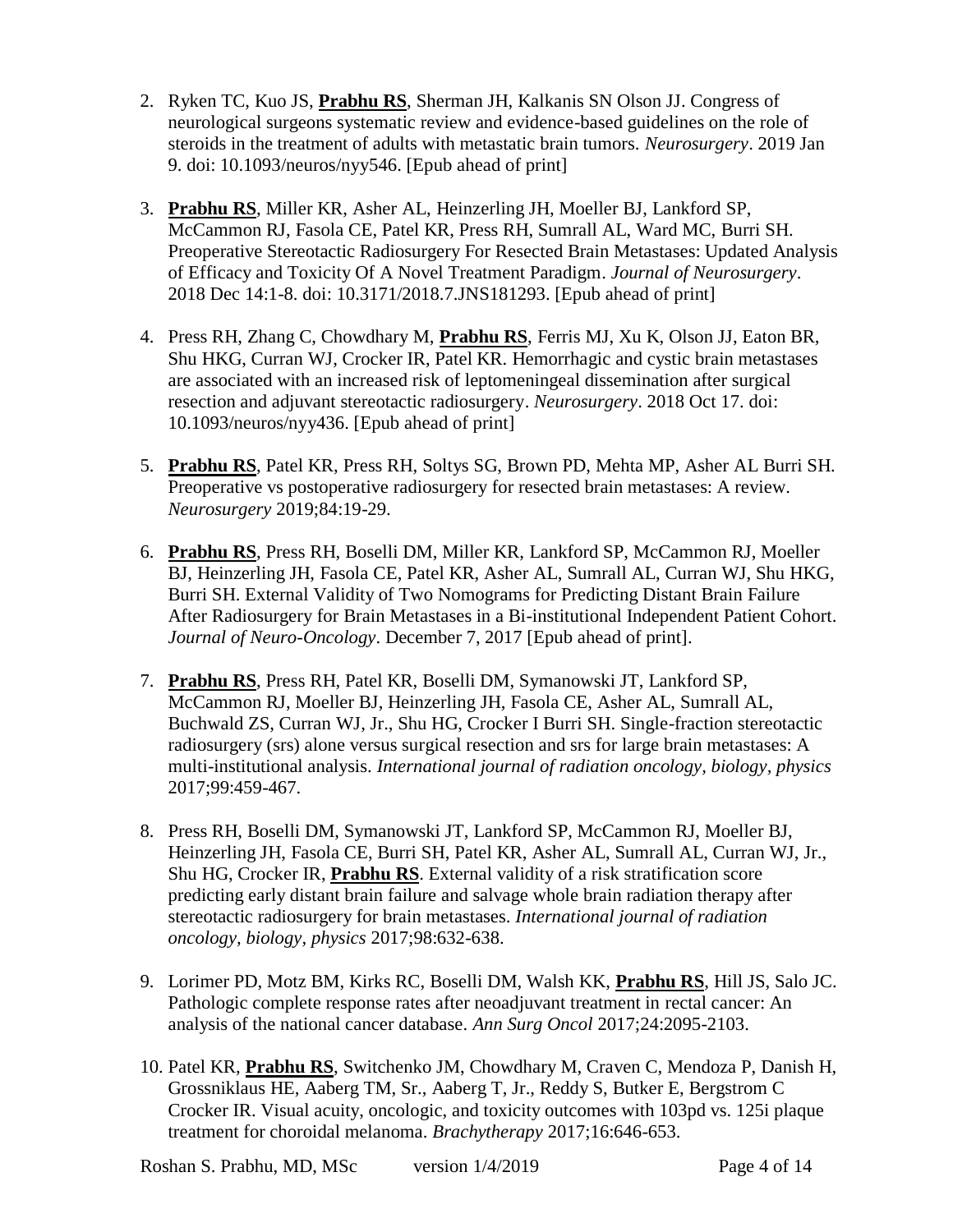- 11. Patel KR, Burri SH, Boselli D, Symanowski JT, Asher AL, Sumrall A, Fraser RW, Press RH, Zhong J, Cassidy RJ, Olson JJ, Curran WJ, Shu HG, Crocker IR **Prabhu RS**. Comparing pre-operative stereotactic radiosurgery (srs) to post-operative whole brain radiation therapy (wbrt) for resectable brain metastases: A multi-institutional analysis. Journal of neuro-oncology 2017;131:611-618.
- 12. **Prabhu RS**, Hwang J. Adjuvant therapy in biliary tract and gall bladder carcinomas: A review. *Journal of gastrointestinal oncology* 2017;8:302-313.
- 13. Cordova JS, Kandula S, Gurbani S, Zhong J, Tejani M, Kayode O, Patel K, **Prabhu R**, Schreibmann E, Crocker I, Holder CA, Shim H Shu HK. Simulating the effect of spectroscopic mri as a metric for radiation therapy planning in patients with glioblastoma. *Tomography* 2016;2:366-373.
- 14. Patel KR, Chowdhary M, Switchenko JM, Kudchadkar R, Lawson DH, Cassidy RJ, **Prabhu RS**, Khan MK. BRAF inhibitor and stereotactic radiosurgery is associated with an increased risk of radiation necrosis. Melanoma Res 2016;26:387-394.
- 15. Patel KR, Burri SH, Asher AL, Crocker IR, Fraser RW, Zhang C, Chen Z, Kandula S, Zhong J, Press RH, Olson JJ, Oyesiku NM, Wait SD, Curran WJ, Shu HK **Prabhu RS**. Comparing preoperative with postoperative stereotactic radiosurgery for resectable brain metastases: A multi-institutional analysis. *Neurosurgery* 2016;79:279-285.
- 16. **Prabhu RS**, Cassidy RJ, Landry JC. Radiation therapy and neutropenia. *Curr Probl Cancer* 2015;39:292-296.
- 17. Press RH, **Prabhu RS**, Nickleach DC, Liu Y, Shu HK, Kandula S, Patel KR, Curran WJ, Crocker I. Novel risk stratification score for predicting early distant brain failure and salvage whole-brain radiotherapy after stereotactic radiosurgery for brain metastases. *Cancer* 2015;121:3836-3843.
- 18. Jegadeesh N, Liu Y, **Prabhu RS**, Magliocca KR, Marcus DM, Higgins KA, Vainshtein JM, Trad Wadsworth J, Beitler JJ. Outcomes and prognostic factors in modern era management of major salivary gland cancer. *Oral Oncol* 2015;51:770-777*.*
- 19. Burri SH, **Prabhu RS**, Sumrall AL, Brick W, Blaker BD, Heideman BE, Jr., Boltes P, Kelly R, Symanowski JT, Wiggins WF, Ashby L, Norton HJ, Judy K, Asher AL. BCNU wafer placement with temozolomide (TMZ) in the immediate postoperative period after tumor resection followed by radiation therapy with TMZ in patients with newly diagnosed high grade glioma: final results of a prospective, multi-institutional, phase II trial. *J Neurooncol* 2015;123:259-266.
- 20. Eaton BR, LaRiviere MJ, Kim S, **Prabhu RS**, Patel K, Kandula S, Oyesiku N, Olson J, Curran W, Shu HK, Crocker I. Hypofractionated radiosurgery has a better safety profile than single fraction radiosurgery for large resected brain metastases. *J Neurooncol* 2015;123:103-111.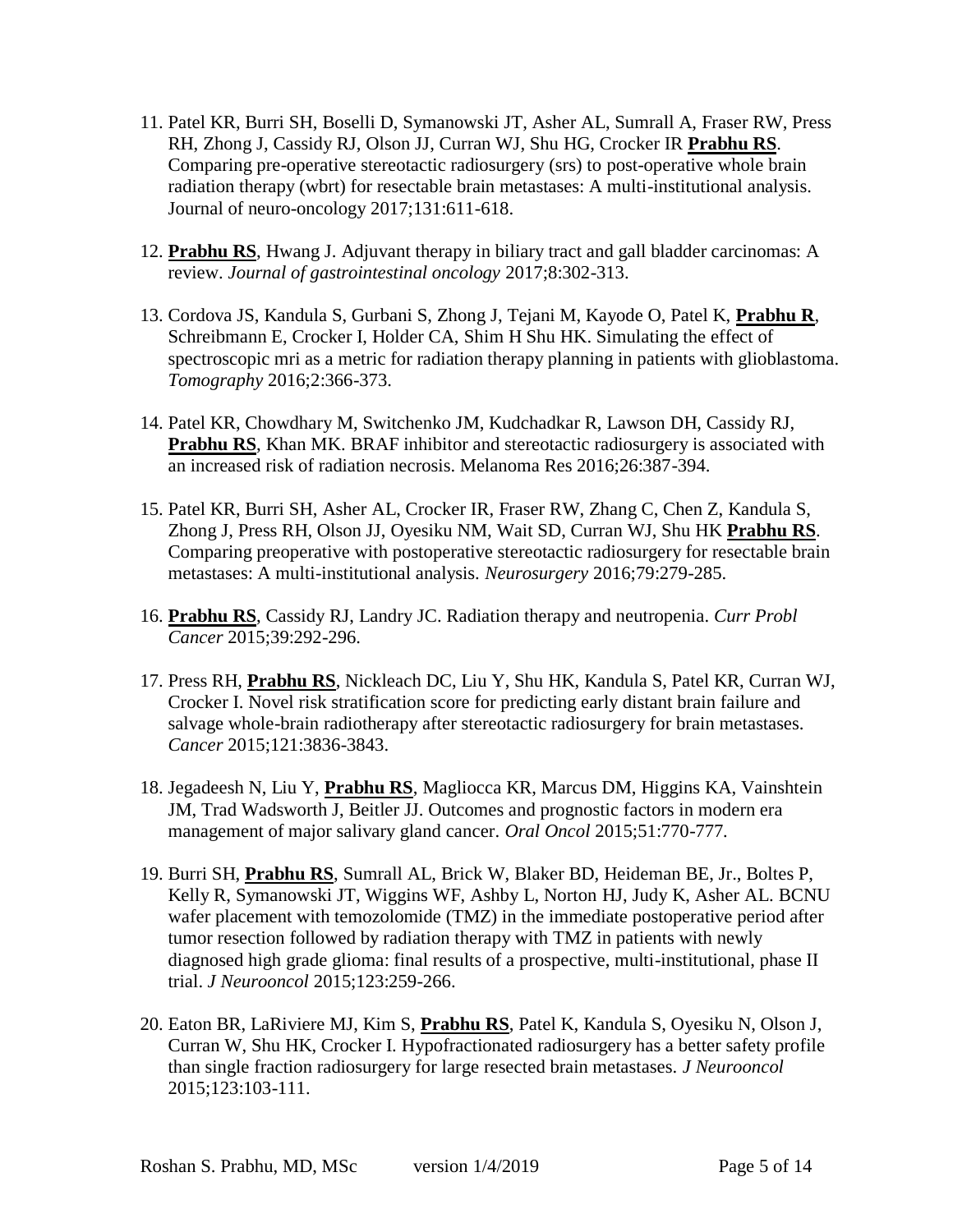- 21. Landry JC, Feng Y, **Prabhu RS**, Cohen SJ, Staley CA, Whittington R, Sigurdson ER, Nimeiri H, Verma U, Benson AB. Phase II Trial of Preoperative Radiation With Concurrent Capecitabine, Oxaliplatin, and Bevacizumab Followed by Surgery and Postoperative 5-Fluorouracil, Leucovorin, Oxaliplatin (FOLFOX), and Bevacizumab in Patients With Locally Advanced Rectal Cancer: 5-Year Clinical Outcomes ECOG-ACRIN Cancer Research Group E3204. *Oncologist* 2015;20:615-616.
- 22. Wait SD\*, **Prabhu RS**\*, Burri SH, Atkins TG, Asher AL. Polymeric drug delivery for the treatment of glioblastoma. *Neuro Oncol* 2015;17 Suppl 2:ii9-ii23. \*Shared co-first authorship
- 23. Kandula S, Sutter A, **Prabhu RS**, Jegadeesh N, Esiashvili N. Reassessing dose constraints of organs at risk in children with abdominal neuroblastoma treated with definitive radiation therapy: a correlation with late toxicity. *Pediatr Blood Cancer* 2015;62:970-975.
- 24. Jegadeesh NK, Kim S, **Prabhu RS**, Oprea GM, Yu DS, Godette KG, Zelnak AB, Mister D, Switchenko JM, Torres MA. The 21-gene recurrence score and locoregional recurrence in breast cancer patients. *Ann Surg Oncol* 2015;22:1088-1094.
- 25. Kandula S, **Prabhu RS**, Nanda R, Switchenko JM, Cash T, Qayed M, Katzenstein H, Esiashvili N. Outcomes After Radiation Therapy to Metastatic Sites in Patients With Stage 4 Neuroblastoma. *J Pediatr Hematol Oncol* 2015;37:175-180.
- 26. **Prabhu RS**, Hanasoge S, Magliocca KR, Hall WA, Chen SA, Higgins KA, Saba NF, El-Deiry M, Grist W, Wadsworth JT, Chen AY, Beitler JJ. Lymph node ratio influence on risk of head and neck cancer locoregional recurrence after initial surgical resection: implications for adjuvant therapy. *Head Neck* 2015;37:777-782.
- 27. Patel KR, **Prabhu RS**, Kandula S, Oliver DE, Kim S, Hadjipanayis C, Olson JJ, Oyesiku N, Curran WJ, Khan MK, Shu HK, Crocker I. Intracranial control and radiographic changes with adjuvant radiation therapy for resected brain metastases: whole brain radiotherapy versus stereotactic radiosurgery alone. *J Neurooncol* 2014;120:657-663.
- 28. Kandula S, Saindane AM, **Prabhu RS**, Hanasoge S, Patel KR, Shu HK, Curran WJ, Crocker IR. Patterns of presentation and failure in patients with gliomatosis cerebri treated with partial-brain radiation therapy. *Cancer* 2014;120:2713-2720.
- 29. Hall WA, **Prabhu RS**, Crocker IR, Dhabban A, Ogunleye T, Kandula S, Jiang X, Curran WJ, Shu H-KG. Repeat Whole Brain Radiation Therapy with a Simultaneous Infield Boost: A Novel Technique for Reirradiation. *Journal of Radiotherapy* 2014;2014:8.
- 30. Hall WA, Colbert LE, Nickleach D, Switchenko J, Liu Y, Gillespie T, Lipscomb J, Hardy C, Kooby DA, **Prabhu RS**, Kauh J, Landry JC. The influence of radiation therapy dose escalation on overall survival in unresectable pancreatic adenocarcinoma. *J Gastrointest Oncol* 2014;5:77-85.
- 31. **Prabhu RS**, Hanasoge S, Magliocca KR, Moeller BJ, Milas ZL, Hall WA, El-Deiry M, Wadsworth JT, Higgins KA, Beitler JJ. Extent of pathologic extracapsular extension and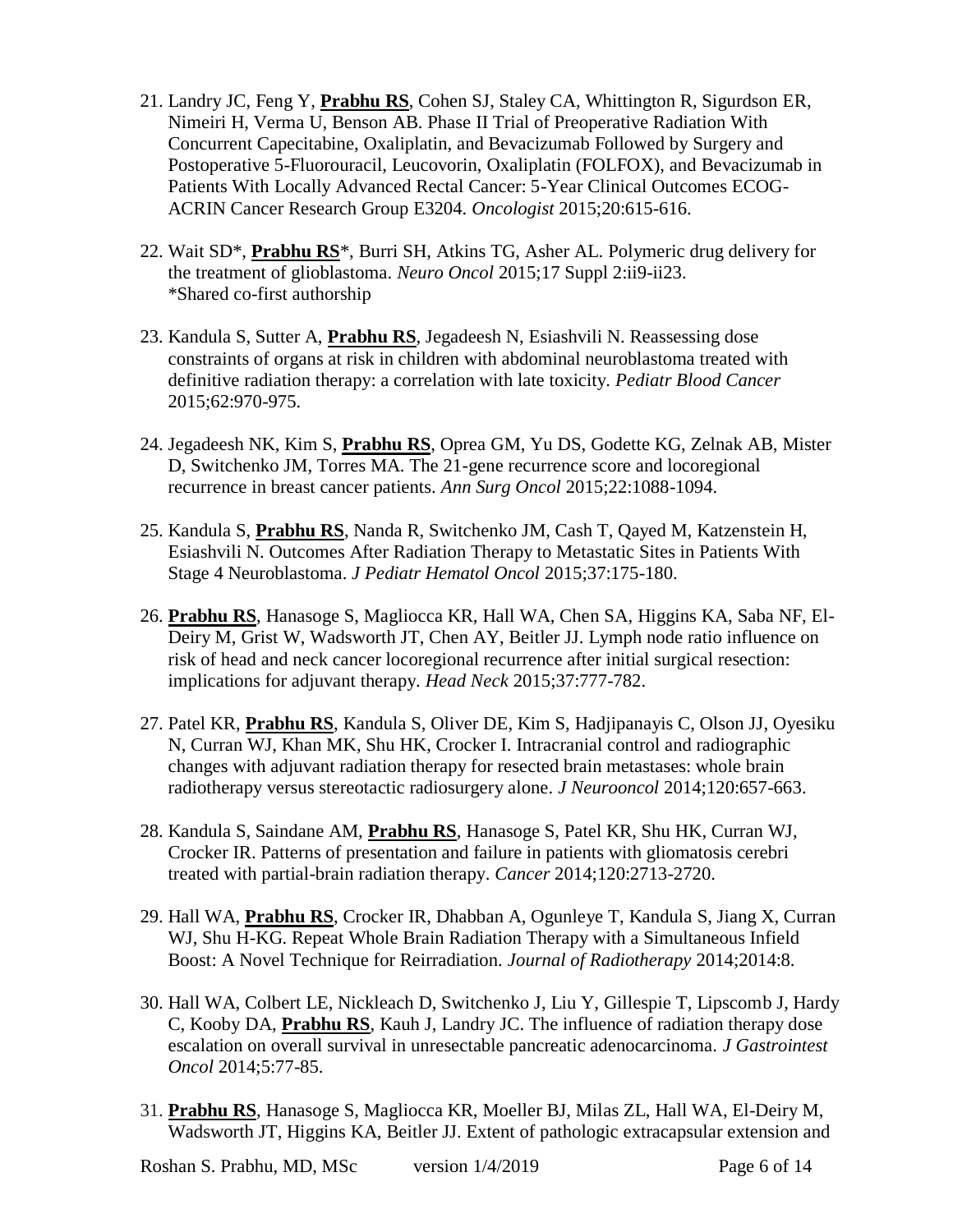outcomes in patients with nonoropharyngeal head and neck cancer treated with initial surgical resection. *Cancer* 2014;120:1499-1506.

- 32. Press RH, **Prabhu RS**, Appin CL, Brat DJ, Shu HK, Hadjipanayis C, Olson JJ, Oyesiku NM, Curran WJ, Crocker I. Outcomes and patterns of failure for grade 2 meningioma treated with reduced-margin intensity modulated radiation therapy. *Int J Radiat Oncol Biol Phys* 2014;88:1004-1010.
- 33. Dulaney CR, Hall WA, Mikell JL, Mittal P, **Prabhu RS**, Kooby DA, Hanley K, Sarmiento JM, Landry JC. The influence of time interval between diagnostic image acquisition and operative date on pathologic tumor size in pancreatic adenocarcinoma: implications for local therapy. *Journal of Biomedical Graphics and Computing.* 2014;4:2.
- 34. **Prabhu RS**, Won M, Shaw EG, Hu C, Brachman DG, Buckner JC, Stelzer KJ, Barger GR, Brown PD, Gilbert MR, Mehta MP. Effect of the Addition of Chemotherapy to Radiotherapy on Cognitive Function in Patients With Low-Grade Glioma: Secondary Analysis of RTOG 98-02. *J Clin Oncol* 2014;32:535-541.
- 35. **Prabhu RS**, Magliocca KR, Hanasoge S, Aiken AH, Hudgins PA, Hall WA, Chen SA, Eaton BR, Higgins KA, Saba NF, Beitler JJ. Accuracy of Computed Tomography for Predicting Pathologic Nodal Extracapsular Extension in Patients With Head-and-Neck Cancer Undergoing Initial Surgical Resection. *International Journal of Radiation Oncology\*Biology\*Physics* 2014;88:122-129.
- 36. Marcus DM, Switchenko JM, **Prabhu R**, O'Regan R, Zelnak A, Fasola C, Mister D, Torres MA. Neoadjuvant Hormonal Therapy is Associated with Comparable Outcomes to Neoadjuvant Chemotherapy in Post-Menopausal Women with Estrogen Receptor-Positive Breast Cancer. *Front Oncol* 2013;3:317.
- 37. Eaton BR, Kim S, Marcus DM, **Prabhu R**, Chen Z, Ramalingam SS, Curran WJ, Jr., Higgins KA. Effect of prophylactic cranial irradiation on survival in elderly patients with limited-stage small cell lung cancer. *Cancer* 2013;119:3753-3760.
- 38. Eaton BR, Gebhardt B, **Prabhu R**, Shu HK, Curran WJ, Jr., Crocker I. Hypofractionated radiosurgery for intact or resected brain metastases: defining the optimal dose and fractionation. *Radiat Oncol* 2013;8:135.
- 39. Hall WA, Nickleach DC, Master VA, **Prabhu RS**, Rossi PJ, Godette K, Cooper S, Jani AB. The association between C-reactive protein (CRP) level and biochemical failure-free survival in patients after radiation therapy for nonmetastatic adenocarcinoma of the prostate. *Cancer* 2013;119:3272-3279.
- 40. **Prabhu RS**, Dhabaan A, Hall WA, Ogunleye T, Crocker I, Curran WJ, Shu HK. Clinical outcomes for a novel 6 degrees of freedom image guided localization method for frameless radiosurgery for intracranial brain metastases. *J Neurooncol* 2013;113:93-99.
- 41. Hall WA, Colbert LE, Liu Y, Gillespie T, Lipscomb J, Hardy C, Kooby DA, **Prabhu RS**, Kauh J, Landry JC. The influence of adjuvant radiotherapy dose on overall survival in patients with resected pancreatic adenocarcinoma. *Cancer* 2013;119:2350-2357.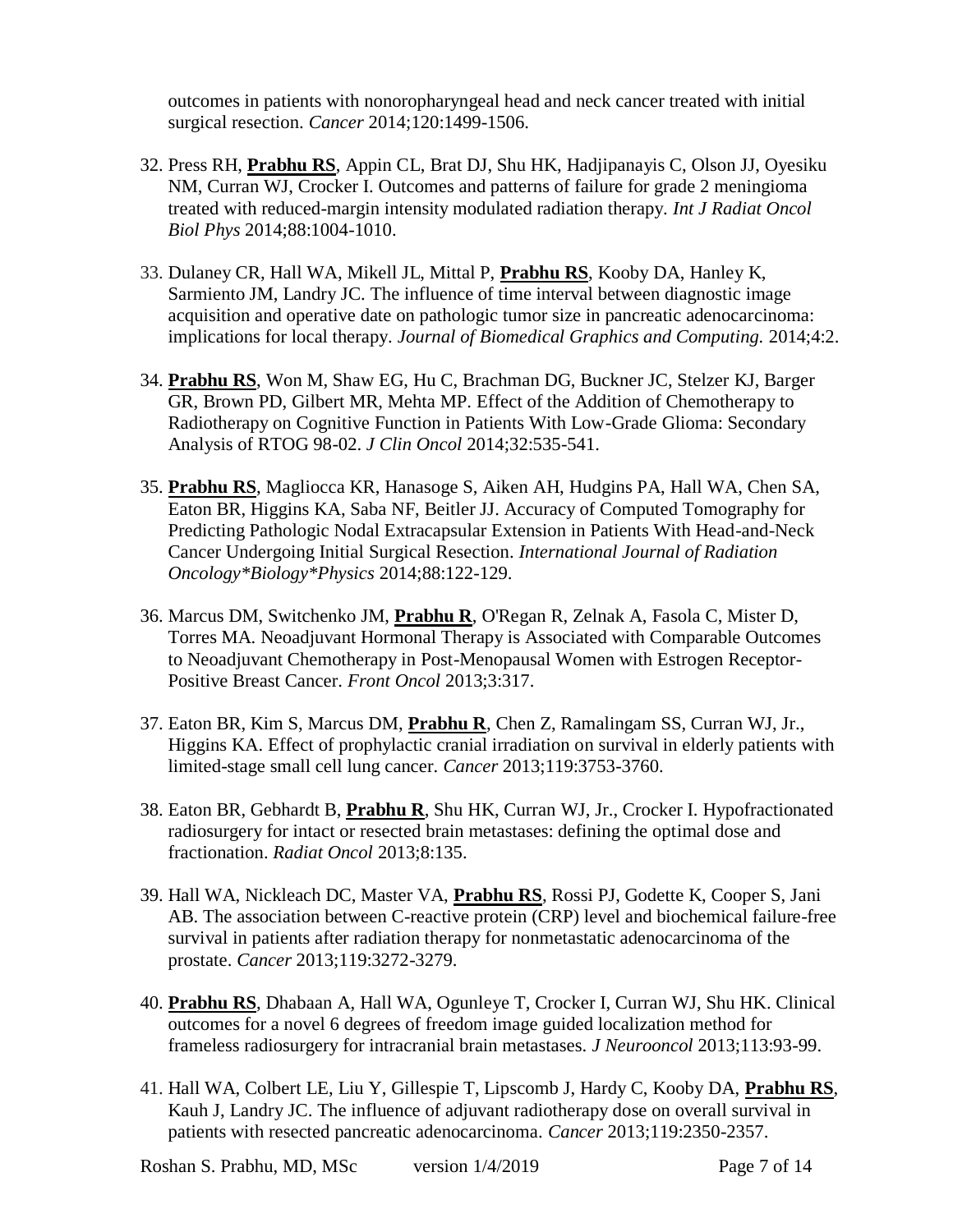- 42. Marcus DM, Marcus RP, **Prabhu RS**, Owonikoko TK, Lawson DH, Switchenko J, Beitler JJ. Rising incidence of mucosal melanoma of the head and neck in the United States. *J Skin Cancer* 2012;2012:231693.
- 43. Hall WA, Mikell JL, Mittal P, Colbert L, **Prabhu RS**, Kooby DA, Nickleach D, Hanley K, Sarmiento JM, Ali AN, Landry JC. Tumor size on abdominal MRI versus pathologic specimen in resected pancreatic adenocarcinoma: implications for radiation treatment planning. *Int J RadiatOncolBiolPhys* 2013;86:102-107.
- 44. Esiashvili N, **Prabhu R**, Kahn S, Paulino A. Current strategies and challenges in treatment of childhood rhabdomyosarcoma. *Journal of Radiation Oncology* 2013;2:159- 168.
- 45. Landry JC, Feng Y, Cohen SJ, Staley CA, 3rd, Whittington R, Sigurdson ER, Nimeiri H, Verma U, **Prabhu RS**, Benson AB. Phase 2 study of preoperative radiation with concurrent capecitabine, oxaliplatin, and bevacizumab followed by surgery and postoperative 5-fluorouracil, leucovorin, oxaliplatin (FOLFOX), and bevacizumab in patients with locally advanced rectal cancer: ECOG 3204. *Cancer* 2013;119:1521-1527.
- 46. **Prabhu RS**, Kandula S, Liebman L, Wojno TH, Hayek B, Hall WA, Shu HK, Crocker I. Association of clinical response and long-term outcome among patients with biopsied orbital pseudotumor receiving modern radiation therapy. *Int J Radiat Oncol Biol Phys* 2013;85:643-649.
- 47. Hall WA, Fox TH, Jiang X, **Prabhu RS**, Rossi PJ, Godette K, Jani AB. Treatment efficiency of volumetric modulated arc therapy in comparison with intensity-modulated radiotherapy in the treatment of prostate cancer. *J Am Coll Radiol* 2013;10:128-134.
- 48. **Prabhu RS**, Liebman L, Wojno T, Hayek B, Hall WA, Crocker I. Clinical outcomes of radiotherapy as initial local therapy for Graves' ophthalmopathy and predictors of the need for post-radiotherapy decompressive surgery. *Radiat Oncol* 2012;7:95.
- 49. Hall WA, Ali AN, Gullett N, Crocker I, Landry JC, Shu HK, **Prabhu R**, Curran W. Comparing central nervous system (CNS) and extra-CNS hemangiopericytomas in the Surveillance, Epidemiology, and End Results program: analysis of 655 patients and review of current literature. *Cancer* 2012;118:5331-5338.
- 50. **Prabhu R**, Shu H-K, Hadjipanayis C, Dhabaan A, Hall W, Raore B, Olson J, Curran W, Oyesiku N, Crocker I. Current Dosing Paradigm for Stereotactic Radiosurgery Alone After Surgical Resection of Brain Metastases Needs to Be Optimized for Improved Local Control. *Int J RadiatOncolBiolPhys* 2012;83:e61-e66.
- 51. **Prabhu R**, Godette K, Carlson G, Losken A, Gabram S, Fasola C, O'Regan R, Zelnak A, Torres M. The Impact of Skin-Sparing Mastectomy With Immediate Reconstruction in Patients With Stage III Breast Cancer Treated With Neoadjuvant Chemotherapy and Postmastectomy Radiation. *Int J RadiatOncolBiolPhys* 2012;82:e587-593.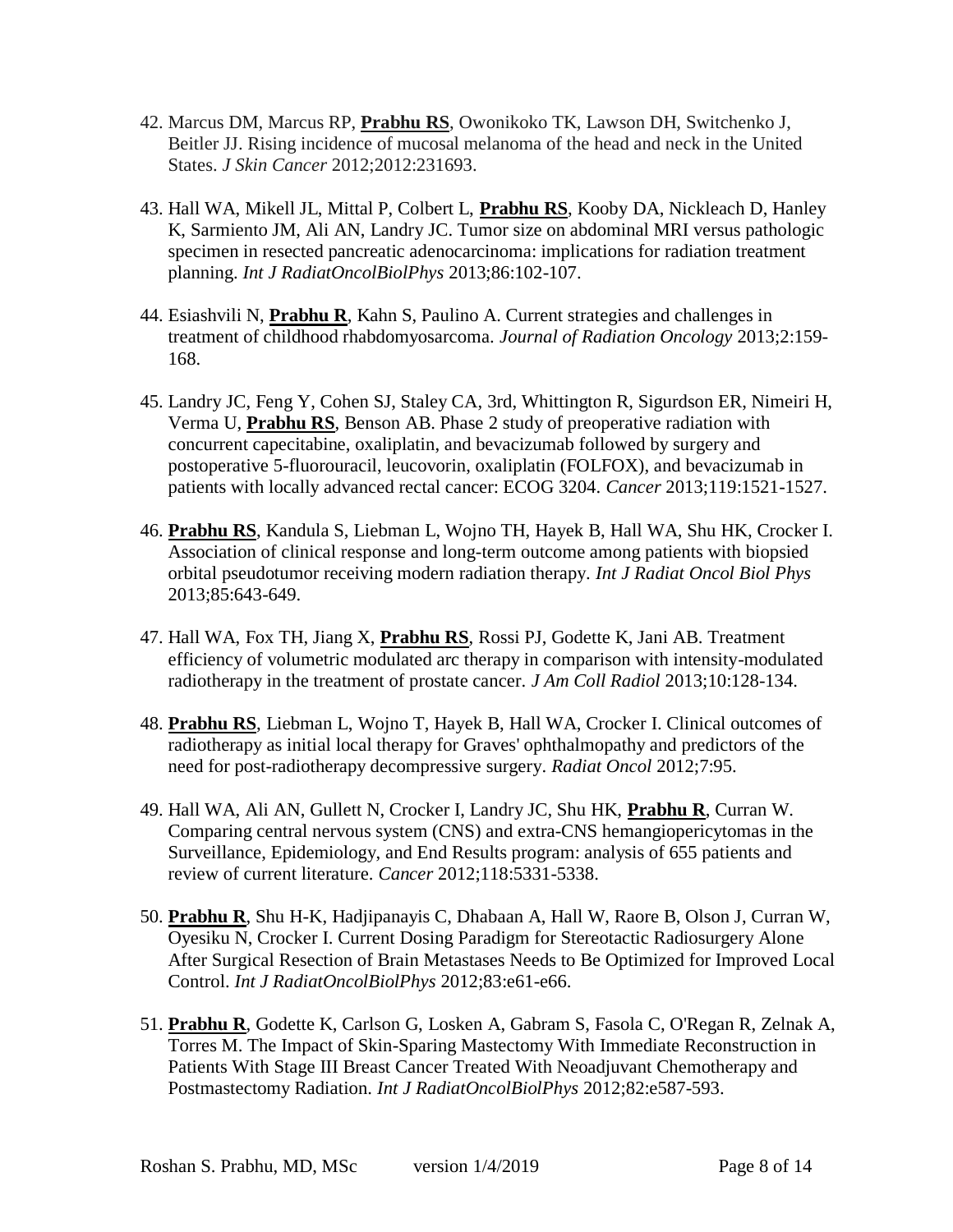- 52. Raore B, Schniederjan M, **Prabhu R**, Brat DJ, Shu HK, Olson JJ. Metastasis Infiltration: An Investigation of the Postoperative Brain-Tumor Interface. *Int J RadiatOncolBiol Phys*. 2011 Nov 15;81(4):1075-80.
- 53. **Prabhu R**, Hinerman RW, Indelicato DJ, Morris CG, Werning JW, Vaysberg M, Amdur RJ, Kirwan J, Mendenhall WM. Squamous cell carcinoma of the external auditory canal: Long-term clinical outcomes using surgery and external-beam radiotherapy. *Am J Clin Oncol*. 2009 Aug;32(4):401-4.
- 54. Spotnitz WD, **Prabhu R**. Fibrin sealant tissue adhesive review and update. *J Long Term Eff Med Implants.*15: 245-270, 2005.

## **Correspondence**

- 1. Ward MC, **Prabhu RS**, Burri SH. Osimertinib in EGFR Mutation-Positive Advanced NSCLC. *The New England journal of medicine.* 2018; 378(13):1261.
- 2. **Prabhu RS**, Beitler JJ. In Reply to Branstetter et al. *International journal of radiation oncology, biology, physics* 2014;89:435-436.
- 3. **Prabhu RS**, Crocker I, Shu HK. In Regards to Roberge et al, "Radiosurgery to the Postoperative Surgical Cavity: Who Needs Evidence?" (Int J RadiatOncolBiolPhys 2012;83:486-493). *Int J RadiatOncolBiolPhys* 2012;84: 569.
- 4. **Prabhu RS**, Kandula S, Crocker I. In Reply to Marks. *Int J RadiatOncolBiol Phys*2013;86:808-809.

## **Book Chapters**

- 1. Ormond DR, Bouras A, Moore M, Gary M, Province P, **Prabhu R**, Egan KM, Rangaraju S, Appin C, Hadjipanayis C, Nabors B, Voloschin A, Olson JJ. Central Nervous System and Peripheral Nerves. In The American Cancer Society's Oncology in Practice, (Ed.). doi:10.1002/9781118592168.ch40
- 2. Cooke KJ, Patt DA **Prabhu RS**. The road of mentorship. *Am Soc Clin Oncol Educ Book* 2017;37:788-792.
- 3. Hall WA, **Prabhu RS**, Landry JC. The Role of Radiation Therapy in the Management of Non-Metastatic Rectal Cancer: Early and Locally Advanced Disease. *Cancers of the Colon and Rectum: A Multidisciplinary Approach to Diagnosis and Management.* Editors: Al Benson, Bapsi Chakravarthy, Stan Hamilton, Elin Sigurdson. Published 11/1/2013.
- 4. Spotnitz WD, **Prabhu R**, Welker R, Burks S. (2005) Clinical Uses of Fibrin Sealant. In Mintz (Ed.), *Tranfusion Therapy: Clinical Principles and Practice*, 2<sup>nd</sup> Ed (pp. 437–477). Bethesda, MD: AABB Press
- 5. Spotnitz WD, Burks S, **Prabhu R**. (2005). Fibrin Based Adhesives and Hemostatic Agents. Quinn (Ed.), *Tissue Adhesives in Clinical Medicine*, 2nd Edition (pp. 77 – 112). Hamilton, ON: BC Decker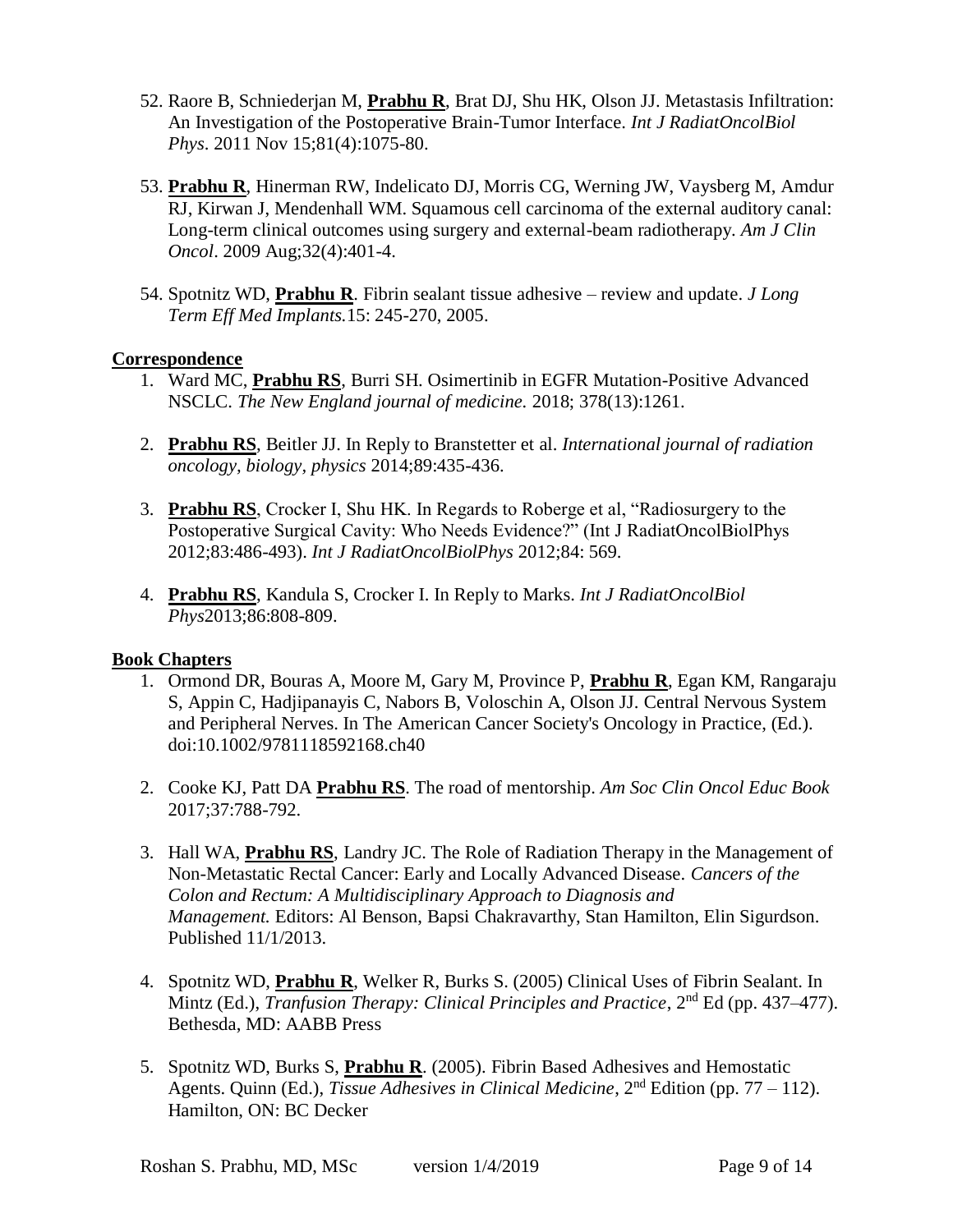## **Selected Abstracts (Peer Reviewed)**

- 1. **Prabhu RS**, Miller KR, Asher A, Heinzerling JH, Moeller BJ, Patel K Burri SH. Preoperative radiosurgery for resected brain metastases: Updated analysis of efficacy and toxicity of a novel treatment paradigm. *International Journal of Radiation Oncology • Biology • Physics* 2018;102:S141.
- 2. **Prabhu RS**, Soltys SG, Turner BE, Marcrom S, Fiveash JB, Foreman PM, Press RH, Patel K, Curran WJ, Jr., Breen W, Brown PD, Jethwa KR, Grills IS, Arden JD, Foster LM, Manning M, Stern JD, Asher A Burri SH. Patterns of failure and outcomes based on management of leptomeningeal disease after surgical resection and radiosurgery for brain metastases: A multi-institutional analysis. *International Journal of Radiation Oncology • Biology • Physics* 2018;102:S142-S143.
- 3. Turner BE, **Prabhu RS**, Burri SH, Brown PD, Pollom E, Milano MT, Weiss SE, Iv M, Fischbein N, Soliman H, Lo SS Soltys SG. Nodular leptomeningeal disease  $&\#x2013$ ; a distinct pattern of recurrence after post-resection stereotactic radiosurgery for brain metastases: A multi-institutional study of inter-observer reliability. *International Journal of Radiation Oncology • Biology • Physics* 2018;102:e363-e364.
- 4. **Prabhu RS**, Soltys SG, Turner BE, Marcrom S, Fiveash JB, Foreman PM, Press RH, Patel KR, Curran WJ, Breen W, Brown PD, Jethwa K, Grills IS, Arden J, Foster LM, Manning MA, Stern JD, Asher AL Burri S. Timing, presentation, and patterns of failure of leptomeningeal disease after surgical resection and radiosurgery for brain metastases: A multi-institutional analysis. *Journal of Clinical Oncology* 2018;36:2070-2070.
- 5. **Prabhu RS**, Press RH, Boselli DM, Patel K, Symanowski JT, Lankford SP, McCammon RJ, Moeller BJ, Heinzerling JH, Fasola C, Asher A, Sumrall AL, Curran WJ, Jr., Shu HKG, Crocker IR, Burri SH. External validity of a nomogram predicting risk of 6-month and 9-month distant brain failure after initial stereotactic radiosurgery alone for brain metastases in an independent multi-institutional patient cohort. *International Journal of Radiation Oncology • Biology • Physics*;99:E525-E526.
- 6. Press RH, Boselli DM, Patel K, Symanowski JT, Lankford SP, McCammon RJ, Moeller BJ, Heinzerling JH, Fasola C, Asher A, Sumrall AL, Curran WJ, Jr., Shu HKG, Crocker IR, Burri SH, **Prabhu RS**. External validity of a nomogram and recursive partitioning analysis to predict for distant brain failure after stereotactic radiosurgery alone for brain metastases: Multi-institutional analysis. *International Journal of Radiation Oncology • Biology • Physics*;99:E101.
- 7. Patel K, Burri SH, Symanowski J, Boselli D, Sumrall A, Press RH, Fraser RW, Zhong J, Olson JJ, Curran WJ, Jr., Shu HKG, Crocker IR, **Prabhu RS**. Comparing preoperative stereotactic radiosurgery (srs) to postoperative whole-brain radiation therapy (wbrt) for resectable brain metastases: A multi-institutional analysis. International Journal of Radiation Oncology • Biology • Physics;96:E85-E86.
- 8. Press RH, Burri SH, Boselli D, Symanowski J, Patel K, Lankford S, McCammon RJ, Moeller BJ, Heinzerling JH, Fasola C, Asher AL, Sumrall A, Curran WJ, Jr., Shu HK, Crocker IR, **Prabhu RS**. External validity of a risk stratification score predicting early distant brain failure and salvage whole-brain radiation therapy after stereotactic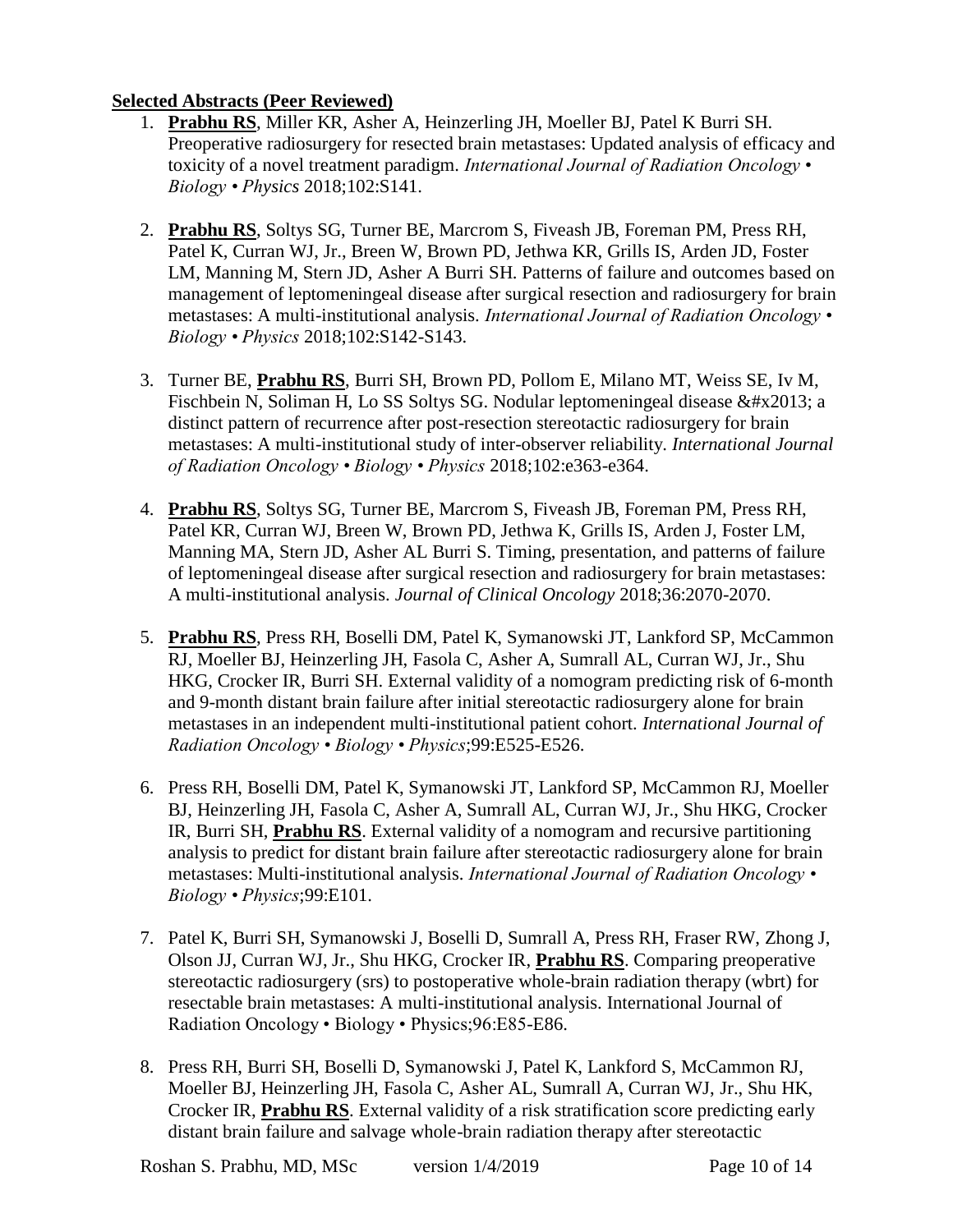radiosurgery for brain metastases. International Journal of Radiation Oncology • Biology • Physics;96:E122.

- 9. **Prabhu RS,** Press RH, Patel KR, Lankford SP, McCammon RJ, Moeller BJ, Heinzerling JH, Fasola CE, Asher AL, Wait SD, Sumrall AL, Curran WJ, Shu H-KG, Crocker IR, Burri S. Single fraction stereotactic radiosurgery (SRS) alone versus surgical resection and SRS boost for large brain metastases: A multi-institutional analysis. *ASCO Meeting Abstracts* 2016;34:2076.
- 10. Patel K, Asher A, Burri SH, Fraser RW, Kandula S, Press RH, Chen Z, Zhang C, Hadjipanayis CG, Olson J, Oyesiku N, Curran WJ, Jr., Shu HKG, Crocker IR, **Prabhu RS**. Comparing Preoperative Stereotactic Radiosurgery (SRS) to Postoperative SRS for Resectable Brain Metastases. *International Journal of Radiation Oncology • Biology • Physics*;93:S38-S39.
- 11. **Prabhu RS**, Feng Y, Landry JC, Cohen SJ, Staley CA, Whittington R, Sigurdson ER, Nimeiri H, Verma U, Benson AB. Phase 2 Trial of Preoperative Radiation With Concurrent Capecitabine, Oxaliplatin, and Bevacizumab Followed by Surgery and Postoperative 5-FU, Leucovorin, Oxaliplatin (FOLFOX), and Bevacizumab in Patients With Locally Advanced Rectal Cancer: ECOG 3204. *International Journal of Radiation Oncology • Biology • Physics*;93:S126-S127.
- 12. Crimaldi AJ, II, Walsh J, Symanowski J, Haake MR, McHaffie DR, Sharp HJ, Moeller BJ, Thakkar VV, McCammon RJ, **Prabhu RS**, Mitro GC, Konefal J, Trautmann TG, Plunkett SR, Fraser RW Burri SH. Treatment (tx) of dupuytren's contracture (dc) and ledderhose disease (ld) with radiation therapy (rt). *International Journal of Radiation Oncology • Biology • Physics*;93:E467.
- 13. Okwan-Duodu D, Patel K, Zhong J, **Prabhu RS**, Eaton BR, Olson J, Shu HKG, Curran WJ, Jr., Crocker IR. Impact of Angiotensin Blockade on Symptomatic Radiation Necrosis Following Stereotactic Radiosurgery. *International Journal of Radiation Oncology • Biology • Physics*;93:E360.
- 14. **Prabhu RS**, Patel KR, Burri SH, Crocker IR, Fraser RW, Zhang C, Chen Z, Kandula S, Zhong J, Press RH, Olson JJ, Oyesiku NM, Wait SD, Curran WJ, Shu HK, Asher AL. Patterns of Recurrence and Toxicity for Pre-operative versus Postoperative Stereotactic Radiosurgery (SRS) for Resected Brain Metastases: A Multi-Institutional Analysis*. Congress of Neurological Surgeons Annual Meeting 2015*. Section on Tumors, Neurosurgical Forum.
- 15. Lim T, **Prabhu RS**, Switchenko JM, Mister D, Torres MA. Skin Sparing Mastectomy and Immediate Reconstruction in Locally Advanced Breast Cancer Patients Treated With Neoadjuvant Chemotherapy and Postmastectomy Radiation Therapy: Long-Term Oncologic and Patient-Reported Quality of Life Outcomes. *International Journal of Radiation Oncology • Biology • Physics*;90:S171.
- 16. Gannavarapu B, Sumer BD, **Prabhu RS**, Yordy JS, Nedzi LA, Khan SA, Schwartz D, Chen SA. Use of 18-FDG PET in Determination of Disease Extent in HPV/p16-Positive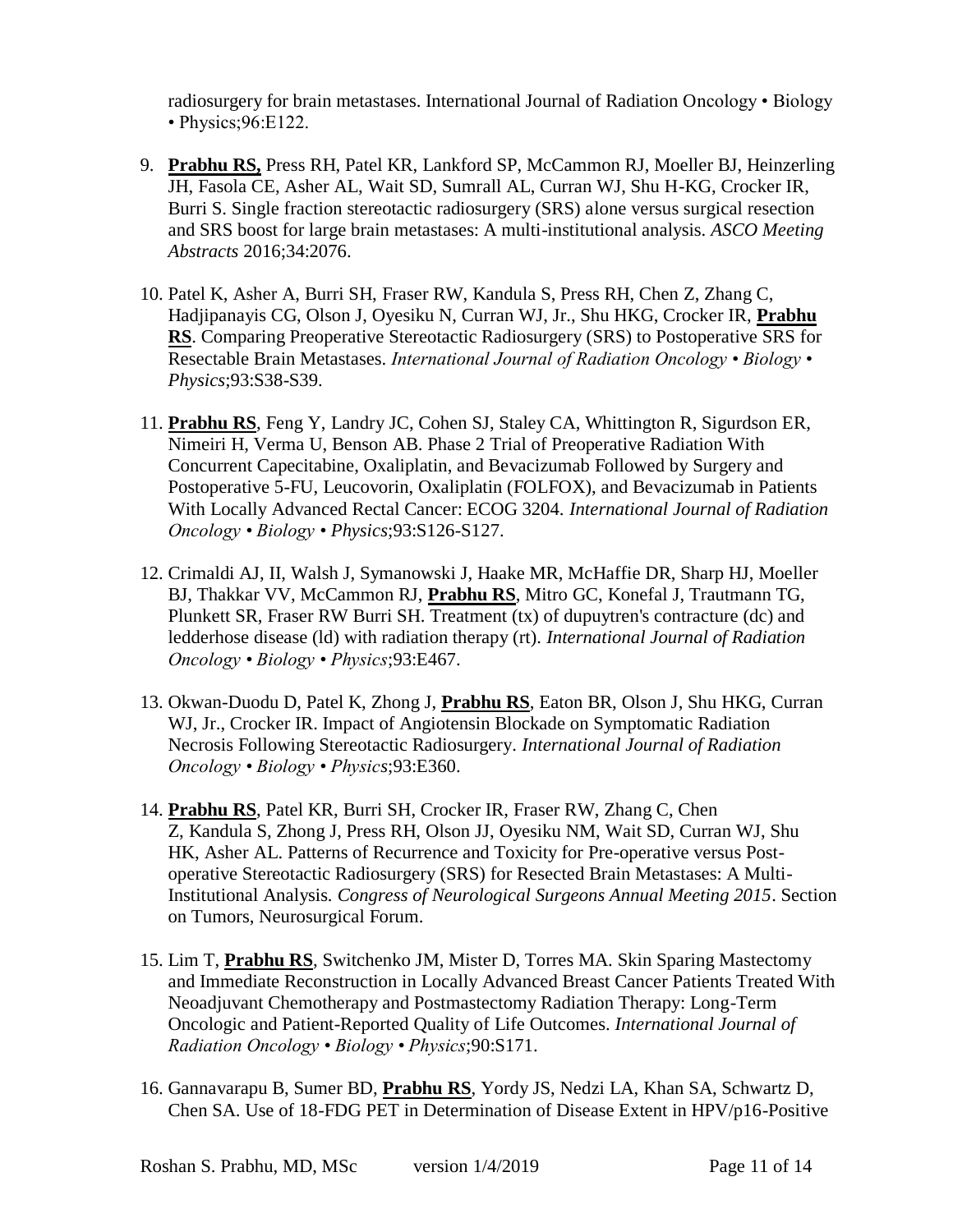Oropharyngeal Squamous Cell Carcinoma. *International Journal of Radiation Oncology • Biology • Physics*;90:S519-S520.

- 17. Eaton BR, Patel K, **Prabhu RS**, Kandula S, Curran WJ, Shu H, Crocker I. Single Fraction Radiosurgery Versus Hypofractionated Radiosurgery for the Treatment of Resected Large Brain Metastases: A Comparison of Complications and Local Tumor Control. *International Journal of Radiation Oncology • Biology • Physics*;90:S324-S325.
- 18. Press RH, **Prabhu RS**, Nickleach D, Liu Y, Shu H, Curran WJ, Crocker IR. Clinical Predictors of Distant Brain Failure and Early Salvage Whole Brain Radiation Therapy After LINAC-Based Stereotactic Radiosurgery for Brain Metastases. *International Journal of Radiation Oncology • Biology • Physics*;90:S330-S331.
- 19. Heinzerling JH, McCammon RJ, **Prabhu RS**, Moeller BJ, Burri SH, Sharp HJ, McHaffie DR, Thakkar VV, Lankford SP, Butler JM, Crimaldi AJ, Haake MR, McCall BT, Mileham KF, Carrizosa DR, Haggstrom DE, Reames MK, Frenette GP, Kim ES, Fraser RW. Stereotactic Ablative Body Radiosurgery (SABR) in Early-Stage Lung Cancer: Can Results of Advanced Cancer Care in an Innovative De-Centralized Cancer Institute Replicate Favorable Clinical Trial Results? *International Journal of Radiation Oncology • Biology • Physics*;90:S613-S614.
- 20. Sharp HJ, Moeller BJ, Heinzerling JH, McHaffie DR, **Prabhu RS**, Crimaldi AJ, Haake M, Lankford SP, Bobo WE, McCammon RJ, Thakker VV, Butler JM, Symanowski J, Frenette G, Whtie RL, Flippo-Morton TS, Hadzikadic-Gusic L, Sarantou T, Trautmann T, Burri SH Fraser RW. Extent of regional nodal irradiation in the breast-conservation setting following a positive sentinel lymph node biopsy: Network practice patterns in a large multisite cancer center. *International Journal of Radiation Oncology • Biology • Physics*;90:S239-S240.
- 21. **Prabhu RS**, Hanasoge S, Magliocca KR, Hudgins PA, Higgins KA, Chen AY, Grist WJ, Wadsworth JT, Saba NF, Beitler JJ. Association of Preoperative Radiographic Nodal Status in Addition to Traditional Pathologic Factors With Outcomes in Patients With Laryngeal or Oral Cavity Cancer Managed With Initial Surgery. *International journal of radiation oncology, biology, physics* 2013;87:S429.
- 22. Patel K, **Prabhu R**, Hadjipanayis C, Olson J, Oyesiku N, Curran W, Shu H, Crocker I. Intracranial Control for Adjuvant Whole Brain Radiation Therapy Versus Stereotactic Radiosurgery Alone for Resected Brain Metastases. *International journal of radiation oncology, biology, physics* 2013;87:S565.
- 23. Marcus DM, **Prabhu R**, O'Regan R, Zelnak A, Fasola C, Mister D, Torres M. Breast Conservation Rates and Outcomes in Postmenopausal Women With Estrogen Receptorpositive Breast Cancer Treated With Neoadjuvant Hormonal Therapy or Chemotherapy. *International journal of radiation oncology, biology, physics* 2012;84:S229-S230.
- 24. Hanasoge S, **Prabhu RS**, Magliocca KR, Hudgins PA, Aiken A, Chen AY, Grist WJ, Wadsworth J, Higgins KA, Beitler JJ. Predictive Accuracy of CT Imaging for Nodal Extracapsular Extension in Patients With Laryngeal or Oral Cavity Cancer Managed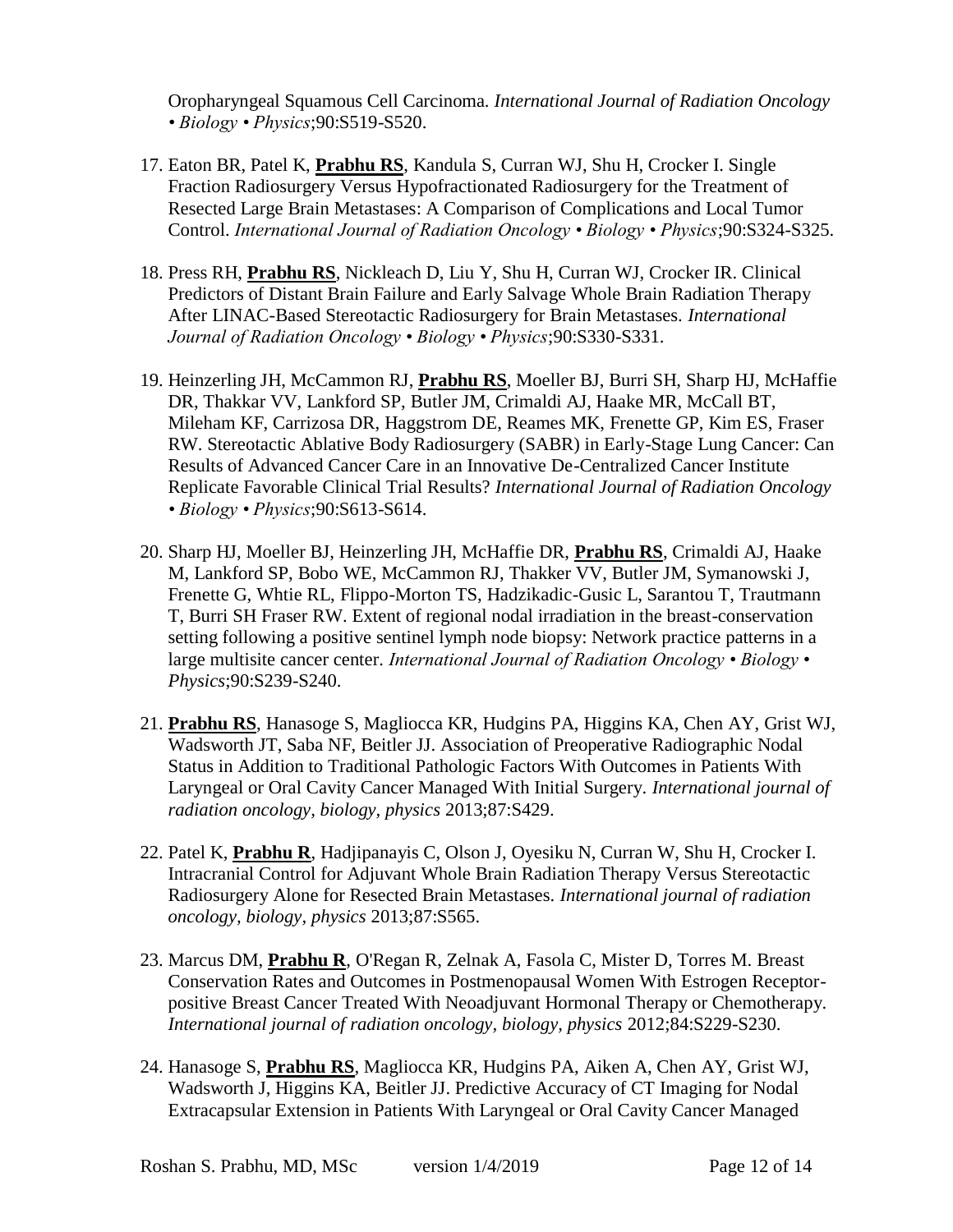With Initial Surgery. *International journal of radiation oncology, biology, physics* 2013;87:S191-S192.

- 25. Kandula S, Saindane A, **Prabhu RS**, Shu H, Curran WJ, Hanasoge S, Crocker I. Patterns of Presentation and Failure in Patients With GliomatosisCerebri Treated With Partial Brain Radiation Therapy. *International journal of radiation oncology, biology, physics* 2013;87:S252.
- 26. Kandula S, **Prabhu RS**, Katzenstein H, Qayed M, Esiashvili N. Outcomes After Definitive Radiation Treatment of Metastatic Sites in Patients With Stage IV Neuroblastoma. *International journal of radiation oncology, biology, physics* 2013;87:S599.
- 27. Jegadeesh N, **Prabhu RS**, Oprea G, Godette K, Mister D, Torres M. The 21-Gene Recurrence Score Predicts Local Recurrence in Breast Cancer Patients Treated With Mastectomy Alone but not in Patients Treated With Radiation. *International journal of radiation oncology, biology, physics* 2013;87:S101.
- 28. Press RH, **Prabhu RS**, Appin CL, Brat DJ, Shu HG, Hadjipanayis C, Olson JJ, Oyesiku NM, Curran WJ, Crocker I. Patterns of Failure for Grade 2/3 Meningioma Treated With Reduced Margin Intensity Modulated Radiation Therapy. *International journal of radiation oncology, biology, physics* 2013;87:S158.
- 29. **Prabhu RS**, Liebman L, Wojno T, Hayek B, Hall W, Crocker I. Clinical Outcomes of Radiation Therapy as Initial Local Therapy for Graves' Ophthalmopathy and Predictors of the Need for Postradiation Therapy Decompressive Surgery*. International journal of radiation oncology, biology, physics* 2012;84:S624.
- 30. **Prabhu RS**, Dhabaan A, Crocker I, et al. Clinical Outcomes for a Novel 6 Degrees of Freedom Image Guided Immobilization and Localization Method for Frameless Radiosurgery for Brain Metastases. *International journal of radiation oncology, biology, physics* 2012;84:S294.
- 31. Kandula S, **Prabhu R**, Liebman L, Wojno T, Hayek B, Crocker I. Association of Complete Clinical Response and Long-term Outcome Among Patients With Biopsyproven Orbital Pseudotumor Receiving Modern Radiation Therapy. *International journal of radiation oncology, biology, physics* 2012;84:S283-S4.
- 32. Eaton BR, Gebhardt B, **Prabhu R**, Shu H, Curran W, Crocker I. Hypofractionated Radiosurgery for Large Intact or Resected Brain Metastases. *International journal of radiation oncology, biology, physics* 2012;84:S285-S6.
- 33. **Prabhu RS**, Won M, Shaw EG, Wang M, Brachman D, Mehta MP. The Effect of the Addition of Chemotherapy to Radiotherapy on Cognitive Function in Patients with Low Grade Glioma: Secondary Analysis of RTOG 98-02. *J ClinOncol*30, 2012 (suppl; abstr 2047).
- 34. **Prabhu RS**, Hadjipanayis C, Shu H, Hall W, Raore B, Olson JJ, Curran W, Oyesiku N, Crocker I. Current Dosing Paradigm For Stereotactic Radiosurgery Alone Following